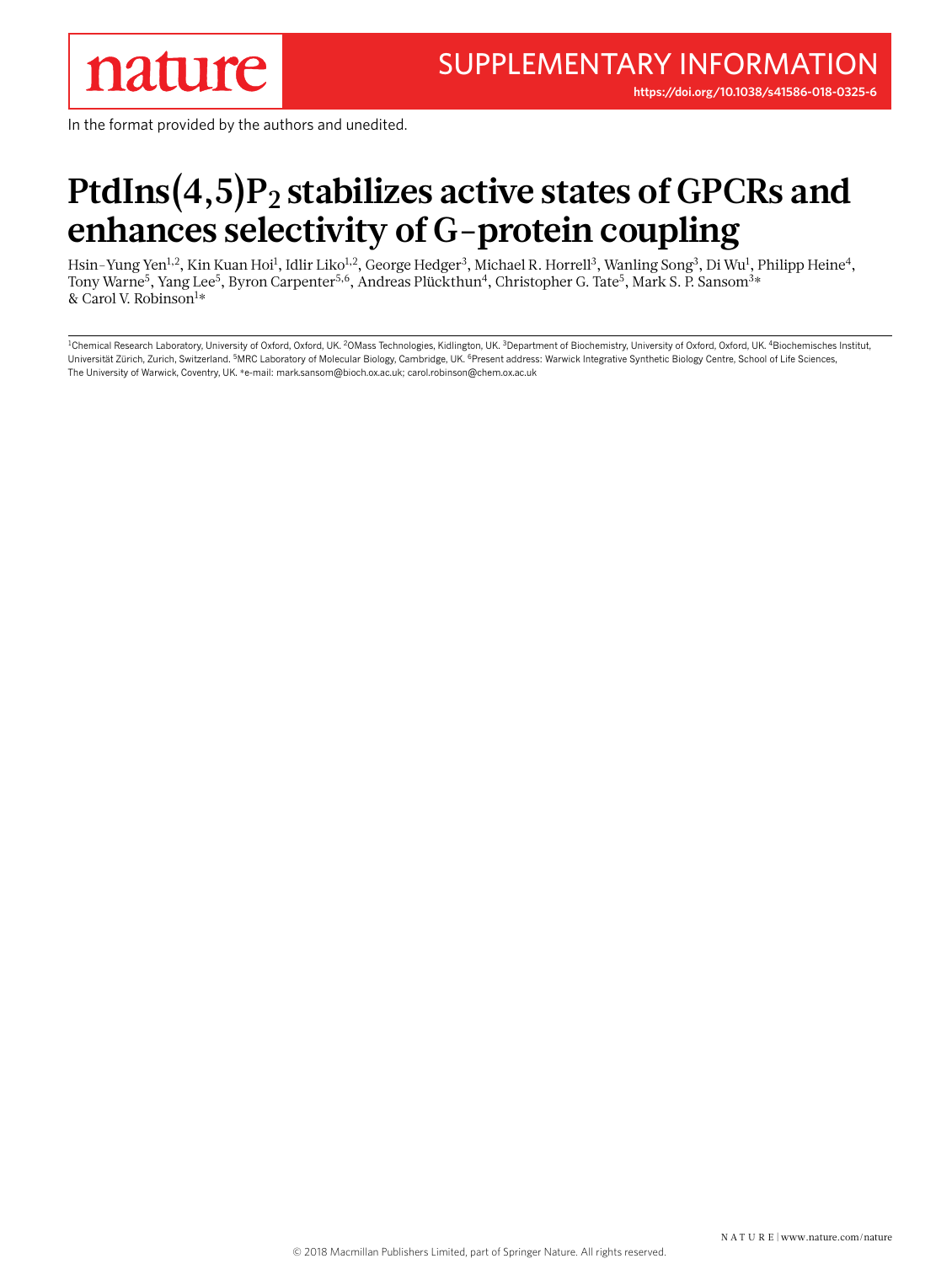Supplementary Information

Title: PIP2 stabilises active states of GPCRs and enhances the selectivity

of G-protein coupling

Authors : Hsin-Yung Yen<sup>1,2</sup>, Kin Kuan Hoi<sup>1</sup>, Idlir Liko<sup>1,2</sup>, George Hedger<sup>3</sup>, Michael R. Horrell<sup>3</sup>, Wanling Song<sup>3</sup>, Di Wu<sup>1</sup>, Philipp Heine<sup>4</sup>, Tony Warne<sup>5</sup>, Yang Lee<sup>5</sup>, Byron Carpenter<sup>5,†</sup>, Andreas Plückthun<sup>4</sup>, Christopher G. Tate<sup>5</sup>, Mark S. P. Sansom<sup>3,\*</sup>, Carol V. Robinson<sup>1,\*</sup>

Affiliations:

1Chemical Research Laboratory, South Parks Road, University of Oxford, OX1 3QY, U.K.

2OMass Technologies Ltd., Begbroke Science Park, Woodstock Rd, Yarnton, Kidlington OX5 1PF, U.K.

3Department of Biochemistry, South Parks Road, University of Oxford, OX1 3QU, U.K.

4Biochemisches Institut, Universität Zürich, Winterthurerstr. 190 CH-8057, Zürich, Switzerland.

5 MRC Laboratory of Molecular Biology, Francis Crick Avenue, Cambridge Biomedical Campus, Cambridge CB2 0QH, U.K.

\*Correspondence to: mark.sansom@ bioch.ox.ac.uk and carol.robinson@chem.ox.ac.uk.

† Current address: Warwick Integrative Synthetic Biology Centre, School of Life Sciences, Gibbet Hill Campus, The University of Warwick, Coventry, UK

## **Note on the strategy of the protocol to confirm lipid identities**

Our methodology is not designed to identify all lipids that co-purify with receptors under different detergent environments. Rather we first identify those lipid classes that bind preferentially by directly detecting protein-lipid interactions by native MS and identifying the bound lipids through tandem MS. In our experiments two lipid classes were identified (PS and PIP) bound to all three receptors. Lipids with low affinity are ejected during collisional activation, during the removal of the detergent micelle in the MS, leaving only lipids with high binding affinity. Subsequently we incubate receptors with known concentrations of the lipids identified (from the PS and PIP classes) and use titration and competition experiments to identify PIP<sub>2</sub>, from the PIP class, as the preferred interactor. We then investigate the effects of  $PIP_2$  on the receptor structure and function.

#### **Note on the composition of different membranes**

The receptors used here were isolated either from insect cells or *E. coli* membranes raising concerns about the differences in composition between these cell membranes and those in mammalian systems. Several lipidomics studies of insect cell membranes have addressed the similar abundance of common phospholipids identified in mammalian membranes such as  $PE$ ,  $PC$ ,  $PI$  and cardiolipin<sup>54</sup> (ISSN 0014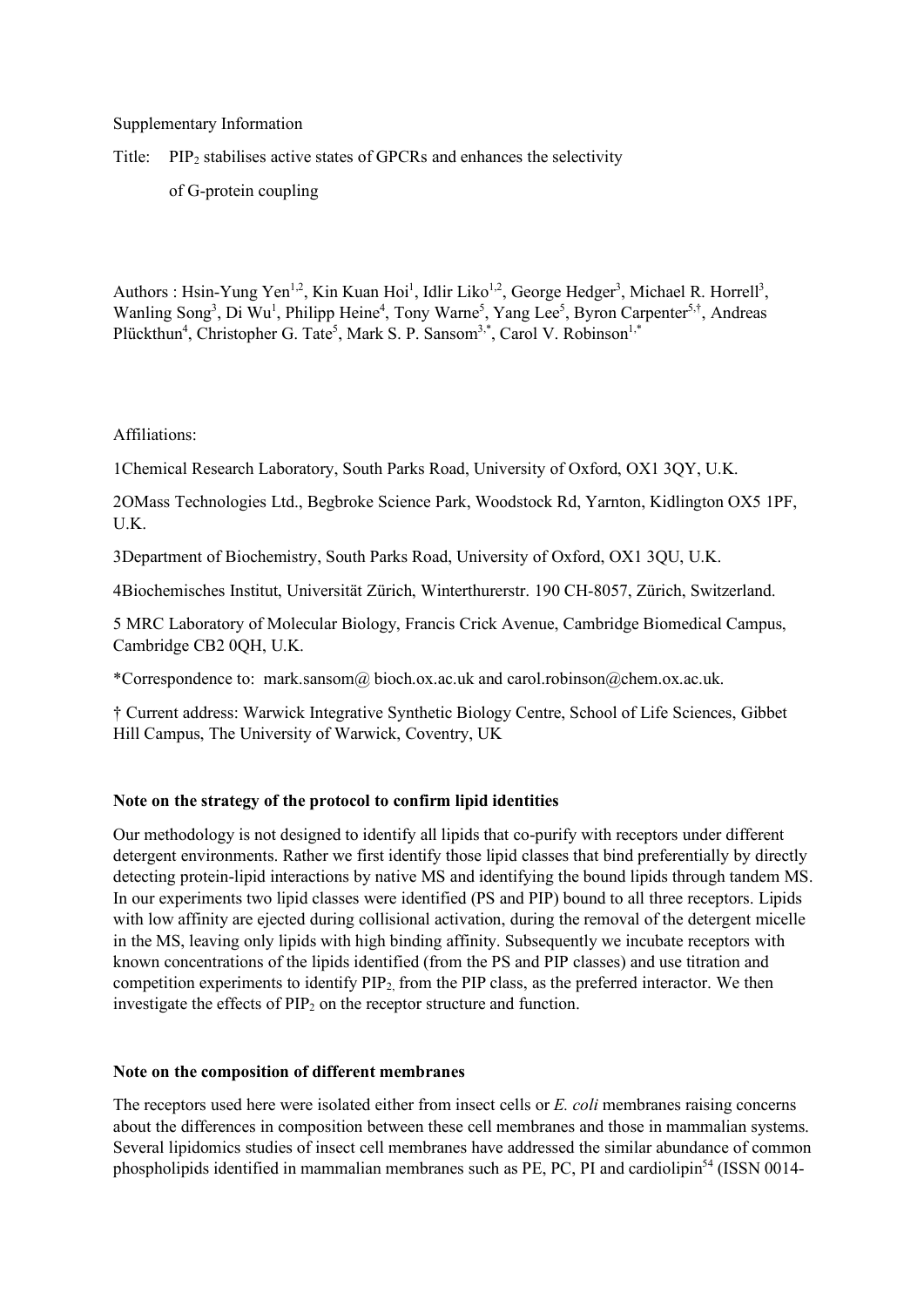5793). These lipids were also observed in our lipidomics analysis. Sphingolipids and sterols are also present in insect cell membranes although the types and structural features may differ from mammalian membranes. Cholesterol has been identified in several insect cell lines with a lower expression level than in mammalian cells (around  $20-40\%$  compared to mammalian cells)<sup>55</sup>. We did not observe any cholesterol bound to receptor or present in our lipidomics study. The impact of cholesterol on modulating GPCRs, especially their conformational stability, has been widely studied and cholesterol is often present in X-ray structures<sup>56-58</sup>. For example, the presence of cholesterol at the surface between TM1 to TM4 of  $\beta_2AR$  increases kinetic, energetic, and mechanical stability of receptor as well as potentially modulates receptor dimerization<sup>56,57,59</sup>. Furthermore, cholesterol increases the stability of NTSR1 in the detergent micelles but shows no effect when the receptor is reconstituted in lipid nanodiscs<sup>60</sup>. MD simulations indicate the highly dynamic nature of cholesterol binding hot-spots, suggesting that these sites have high occupancy rather than specific binding<sup>61</sup>. All these studies highlight the importance of the presence of cholesterol, however the detailed mechanism of its interaction remains inconclusive.

### **Note on the use CGMD Simulations of Protein-Lipid Interactions**

The simulations use coarse-grained (CG) MD simulations with the Martini forcefield. This methodology is well established for the study of membrane proteins and their interactions with lipids<sup>62,63</sup>. The primary strength of the approach is long simulations are possible and so one can fully sample the interactions of membrane proteins with (slowly diffusing) lipids<sup>64</sup>, which remains challenging for all atom simulations. Furthermore, the approach has been carefully validated for a number of membrane proteins whose lipid interactions are well understood experimentally (see below). Furthermore, recent studies from our group have suggested that atomistic force-fields may actually *overestimate* the strength of protein-lipid interactions and thus further work is need to refine these models<sup>65</sup>. The primary limitation of the CG method is one does not get full atomic resolution detail for the predicted interactions. However, when needed this can be obtained by a multiscale approach in which the CG structure is converted back to atomic resolution and an all atomic simulation then performed<sup>66</sup>.

In terms of lipid specificity, we have previously employed two canonical membrane proteins, whose protein/lipid interactions have been characterised both structurally and functionally, namely: (i) the mitochondrial ATP/ADP transporter ANT1, which has three binding sites specific for cardiolipin seen in the crystal structure (CL); and (ii) inward rectifier potassium (Kir) channels the PIP<sub>2</sub> binding site of which has also been resolved at high resolution by X-ray crystallography. In both of these cases, we have demonstrated the ability of CGMD simulations to distinguish between specific and 'annular' lipid interactions, e.g. comparing the interactions of ANT with CL vs. PS or vs. PC <sup>67</sup> or of Kir channels with  $PIP<sub>2</sub>$  vs.  $PS<sup>68</sup>$ .

## **References**

- 54 Marheineke, K., Grunewald, S., Christie, W. & Reilander, H. Lipid composition of Spodoptera frugiperda (Sf9) and Trichoplusia ni (Tn) insect cells used for baculovirus infection. *FEBS Lett* **441**, 49-52, (1998).
- 55 Hafer, A., Whittlesey, R., Brown, D. T. & Hernandez, R. Differential incorporation of cholesterol by Sindbis virus grown in mammalian or insect cells. *J. Virol* **83**, 9113- 9121, (2009).
- 56 Cherezov, V. *et al.* High-resolution crystal structure of an engineered human beta2-